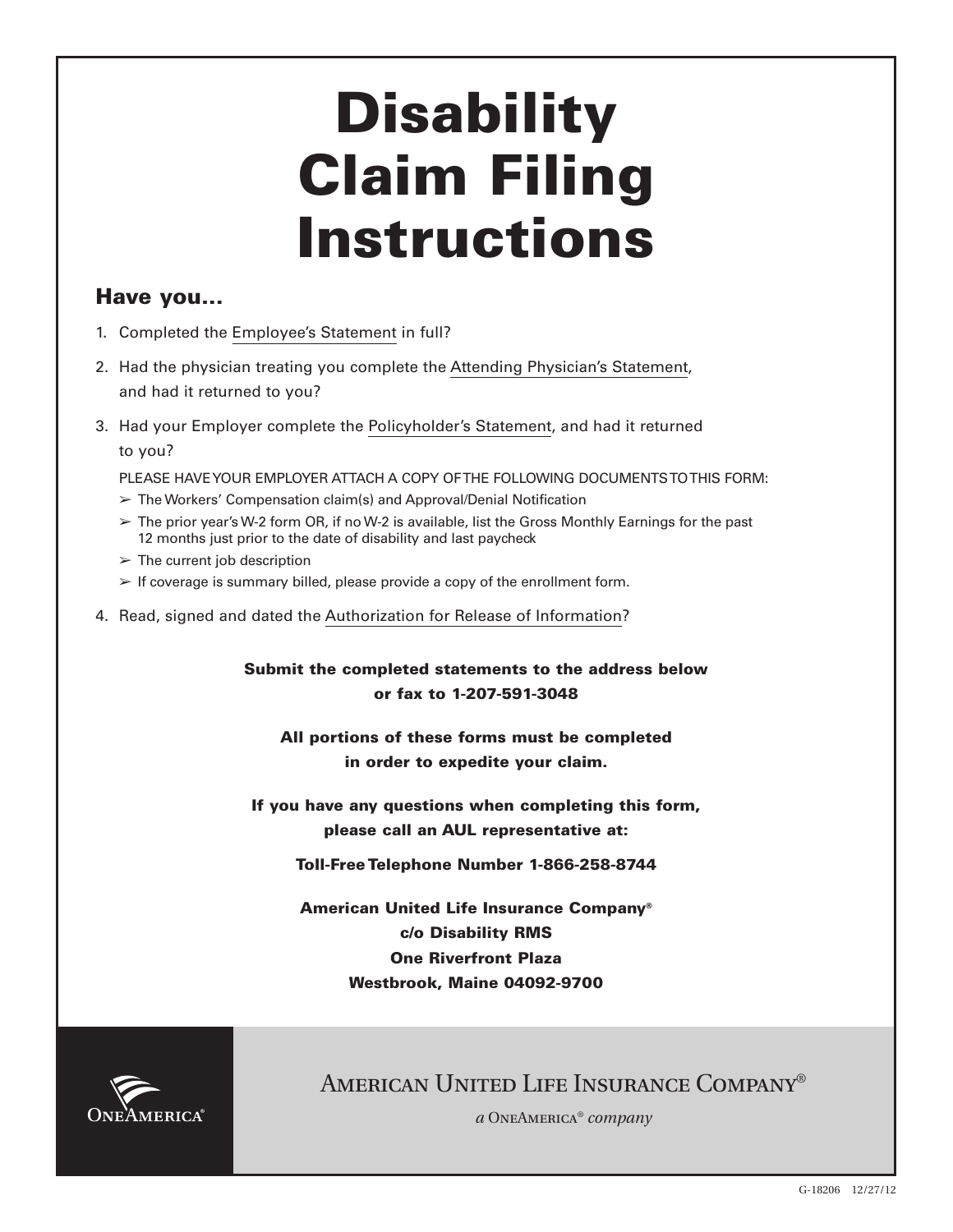|  | <b>Employee's Statement For Disability Claim</b> |  |  |  |
|--|--------------------------------------------------|--|--|--|
|--|--------------------------------------------------|--|--|--|

*Products and financial services provided by American United Life Insurance Company® a* OneAmerica*® company c/o Disability RMS One Riverfront Plaza Westbrook, ME 04092-9700 Fax: 1-207-591-3048 Toll Free Phone: 1-866-258-8744*



| <b>Group Disability Policy Number</b> |  |  |
|---------------------------------------|--|--|
|---------------------------------------|--|--|

Notice of Claim for:  $\Box$  Short Term Disability Benefits  $\Box$  Long Term Disability Benefits

**(TO AVOID DELAY, ALL QUESTIONS MUST BE ANSWERED)**

**Please enclose a copy of your driver's license or another picture identification issued by the state.**

| NAME OF EMPLOYEE                                                                                                                                                          |                                 |                                                                                                                |                         |                                                                                                    | <b>EMPLOYEE'S SOCIAL SECURITY</b>              |                                                    |     |
|---------------------------------------------------------------------------------------------------------------------------------------------------------------------------|---------------------------------|----------------------------------------------------------------------------------------------------------------|-------------------------|----------------------------------------------------------------------------------------------------|------------------------------------------------|----------------------------------------------------|-----|
| <b>EMPLOYEE'S</b><br><b>ADDRESS</b>                                                                                                                                       |                                 | <b>STREET &amp; NUMBER</b>                                                                                     |                         | <b>CITY</b>                                                                                        | <b>STATE</b>                                   | <b>ZIP</b>                                         |     |
| <b>TELEPHONE NUMBER</b>                                                                                                                                                   |                                 | <b>CELL PHONE NUMBER</b>                                                                                       |                         |                                                                                                    | DATE OF BIRTH                                  | $\Box$ MALE<br><b>D FEMALE</b>                     |     |
| □ RIGHT-HANDED<br><b>LEFT-HANDED</b>                                                                                                                                      | <b>MARITAL</b><br><b>STATUS</b> | $\Box$ MARRIED<br>$\Box$ SINGLE                                                                                | □ DIVORCED<br>□ WIDOWED | <b>IS SPOUSE</b><br>EMPLOYED?<br>□ YES                                                             | $\Box$ NO                                      | <b>NUMBER OF</b><br>DEPENDENT CHILDREN             |     |
| LIST NAMES AND DATES OF BIRTH OF SPOUSE AND DEPENDENT CHILDREN                                                                                                            |                                 |                                                                                                                |                         |                                                                                                    |                                                |                                                    |     |
| HOW MANY HOURS WERE<br>YOU REGULARLY<br><b>WORKING PER WEEK</b><br><b>WITH YOUR PRESENT</b><br>EMPLOYER? hrs.<br>Authorized to work/reside in<br>US? $\Box$ Yes $\Box$ No | \$_                             | <b>GROSS ANNUAL WAGES:</b><br>(During the 12 months just prior to your<br>disability - for this employer only) |                         | (Check all that apply):<br>$\Box$ Hourly<br>$\Box$ Includes commissions<br>$\Box$ Includes bonuses | PLEASE INDICATE HOW YOU ARE PAID<br>□ Salaried | $\Box$ Other $\_\_\_\_\_\_\_\_\_\_\_\_\_$          |     |
| NAME OF EMPLOYER                                                                                                                                                          |                                 |                                                                                                                |                         |                                                                                                    | <b>EMPLOYER'S TELEPHONE NUMBER</b>             |                                                    |     |
| <b>EMPLOYER'S</b><br><b>ADDRESS</b>                                                                                                                                       |                                 | <b>STREET &amp; NUMBER</b>                                                                                     |                         | <b>CITY</b>                                                                                        | <b>STATE</b>                                   | <b>ZIP</b>                                         |     |
| YOUR OCCUPATION & TITLE                                                                                                                                                   |                                 |                                                                                                                |                         | ESSENTIAL DUTIES OF YOUR JOB AT THE TIME OF DISABILITY                                             |                                                |                                                    |     |
| DATE OF INJURY OR<br>DATE FIRST NOTICED<br>SYMPTOMS OF SICKNESS                                                                                                           |                                 | DATE YOU LAST WORKED<br>BECAUSE OF DISABILITY:<br><b>BASIS:</b>                                                |                         | DATE YOU RETURNED TO<br>WORK ON A PART-TIME                                                        | <b>BASIS:</b>                                  | DATE YOU RETURNED TO<br><b>WORK ON A FULL-TIME</b> |     |
| <b>IS YOUR INJURY OR</b><br><b>SICKNESS RELATED TO</b><br>YOUR OCCUPATION?                                                                                                |                                 | IF "YES", EXPLAIN:                                                                                             |                         |                                                                                                    |                                                |                                                    |     |
| □ YES<br>$\Box$ NO<br>DESCRIBE HOW AND WHERE INJURY OCCURRED OR DESCRIBETHE ONSET AND NATURE OF YOUR MEDICAL                                                              |                                 | DID YOU FILE FOR WORKERS' COMPENSATION?                                                                        |                         | □ YES                                                                                              | $\Box$ NO                                      |                                                    |     |
| CONDITION INCLUDING SYMPTOMS. IF MORE SPACE IS NEEDED, PLEASE ATTACH SHEET OF PAPER.                                                                                      |                                 |                                                                                                                |                         |                                                                                                    |                                                |                                                    |     |
| DATE FIRST TREATED                                                                                                                                                        |                                 | IF "HOSPITAL CONFINED," GIVE NAME AND ADDRESS<br>HOSPITAL: _<br>Name                                           |                         | Street Address                                                                                     | City                                           | <b>State</b>                                       | Zip |
| HAVE YOU EVER HAD THE<br><b>SAME OR SIMILAR</b>                                                                                                                           |                                 |                                                                                                                |                         |                                                                                                    |                                                |                                                    |     |
| CONDITION IN THE PAST?<br>$\Box$ YES $\Box$ NO                                                                                                                            |                                 | MEDICAL PROVIDER: ____<br>DOCTOR:                                                                              | Name                    | <b>Street Address</b>                                                                              | City                                           | State                                              | Zip |
| IF "YES," WHEN?                                                                                                                                                           |                                 | <b>Name</b>                                                                                                    |                         | <b>Street Address</b>                                                                              | City                                           | State                                              | Zip |

#### **PLEASE COMPLETE ALL PAGES OF THIS FORM**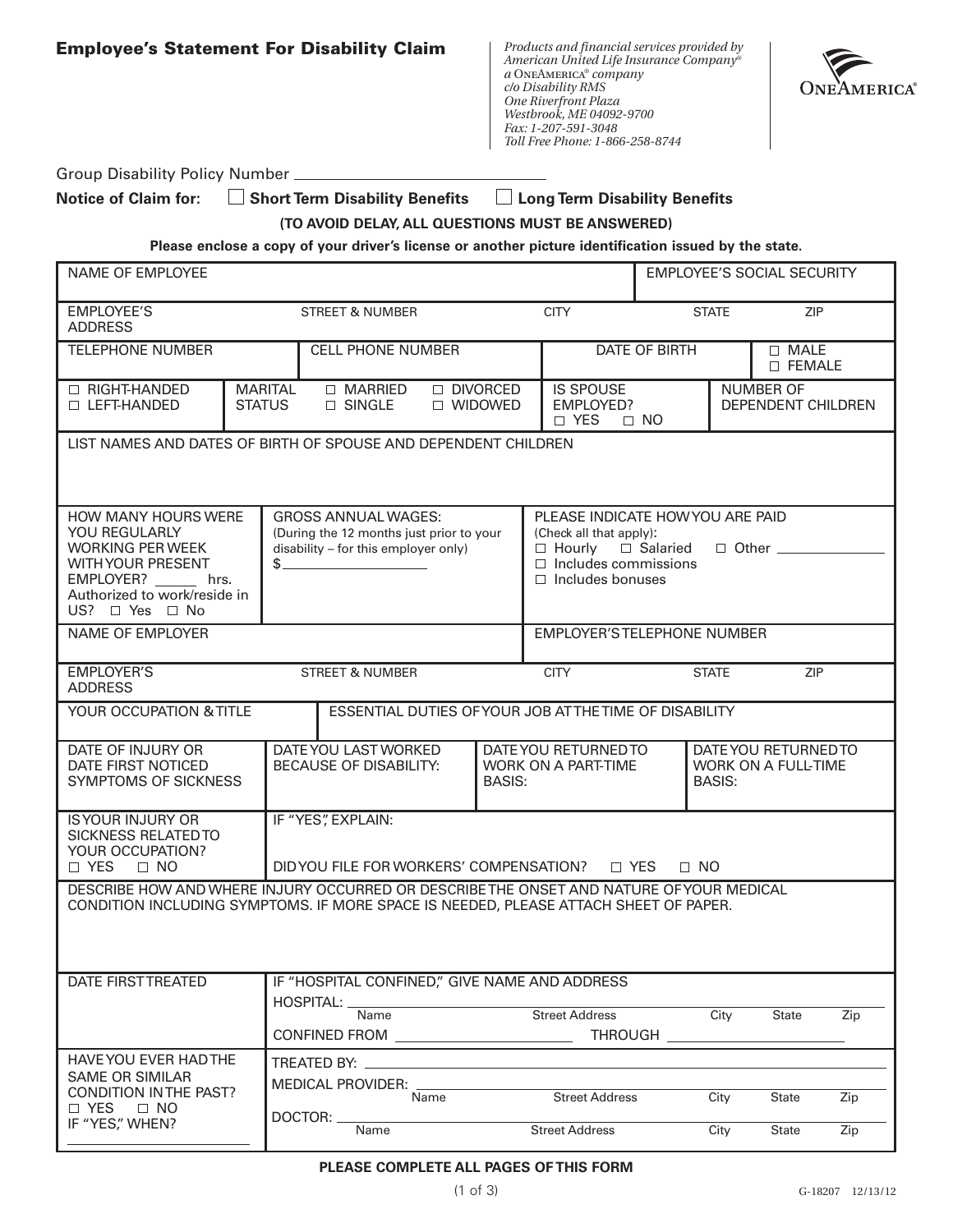Please return to: *Disability RMS, One Riverfront Plaza, Westbrook, ME 04092-9700, Fax: 1-207-591-3048*

Group Policy Number Name of Employee

**(TO BE COMPLETED BY EMPLOYEE)**

| FOR PREGNANCY DISABILITY ONLY:<br>Are there any present complications or anticipated difficulties in connection with the following?<br>$\Box$ YES $\Box$ NO<br>Date of last menstrual period:_____________ Expected date of delivery:_________<br>(a) Pregnancy<br>D YES<br>Actual date of delivery:<br><u> </u> □ Vaginal □ C-Section<br>(b) Delivery<br>$\Box$ NO<br>□ YES<br>(c) Post Partum<br>$\Box$ NO |                                                                                       |                                                                                                                          |                                                                                                                                                                                                                                                                                                                     |            |           |                                    |              |
|--------------------------------------------------------------------------------------------------------------------------------------------------------------------------------------------------------------------------------------------------------------------------------------------------------------------------------------------------------------------------------------------------------------|---------------------------------------------------------------------------------------|--------------------------------------------------------------------------------------------------------------------------|---------------------------------------------------------------------------------------------------------------------------------------------------------------------------------------------------------------------------------------------------------------------------------------------------------------------|------------|-----------|------------------------------------|--------------|
| following?                                                                                                                                                                                                                                                                                                                                                                                                   |                                                                                       | As a result of this disability, are you, your spouse or any of your dependent children receiving amounts from any of the |                                                                                                                                                                                                                                                                                                                     |            |           |                                    |              |
| <b>YES</b>                                                                                                                                                                                                                                                                                                                                                                                                   | <b>NO</b>                                                                             | <b>TYPE</b>                                                                                                              | <b>AMOUNT</b>                                                                                                                                                                                                                                                                                                       | DATE BEGAN | DATETERM. | <b>PAID WEEKLY</b>                 | PAID MONTHLY |
| $\Box$                                                                                                                                                                                                                                                                                                                                                                                                       | $\Box$                                                                                | Vacation Pay                                                                                                             | $\frac{1}{2}$ $\frac{1}{2}$ $\frac{1}{2}$ $\frac{1}{2}$ $\frac{1}{2}$ $\frac{1}{2}$ $\frac{1}{2}$ $\frac{1}{2}$ $\frac{1}{2}$ $\frac{1}{2}$ $\frac{1}{2}$ $\frac{1}{2}$ $\frac{1}{2}$ $\frac{1}{2}$ $\frac{1}{2}$ $\frac{1}{2}$ $\frac{1}{2}$ $\frac{1}{2}$ $\frac{1}{2}$ $\frac{1}{2}$ $\frac{1}{2}$ $\frac{1}{2}$ |            |           | $\Box$                             | □            |
| $\Box$                                                                                                                                                                                                                                                                                                                                                                                                       | $\Box$                                                                                | Sick Pay                                                                                                                 |                                                                                                                                                                                                                                                                                                                     |            |           | $\Box$                             | $\Box$       |
| □                                                                                                                                                                                                                                                                                                                                                                                                            | $\Box$                                                                                | <b>Salary Continuance</b>                                                                                                |                                                                                                                                                                                                                                                                                                                     |            |           | $\Box$                             | $\Box$       |
| □                                                                                                                                                                                                                                                                                                                                                                                                            | $\Box$                                                                                | <b>Workers' Compensation</b>                                                                                             | $\frac{1}{2}$ $\frac{1}{2}$ $\frac{1}{2}$ $\frac{1}{2}$ $\frac{1}{2}$ $\frac{1}{2}$ $\frac{1}{2}$ $\frac{1}{2}$ $\frac{1}{2}$ $\frac{1}{2}$ $\frac{1}{2}$ $\frac{1}{2}$ $\frac{1}{2}$ $\frac{1}{2}$ $\frac{1}{2}$ $\frac{1}{2}$ $\frac{1}{2}$ $\frac{1}{2}$ $\frac{1}{2}$ $\frac{1}{2}$ $\frac{1}{2}$ $\frac{1}{2}$ |            |           | □                                  | $\Box$       |
| $\Box$                                                                                                                                                                                                                                                                                                                                                                                                       | $\Box$                                                                                | Local, State or National Association                                                                                     |                                                                                                                                                                                                                                                                                                                     |            |           |                                    |              |
|                                                                                                                                                                                                                                                                                                                                                                                                              |                                                                                       | or Society Disability Income Plan                                                                                        |                                                                                                                                                                                                                                                                                                                     |            |           | $\Box$                             | $\Box$       |
| □                                                                                                                                                                                                                                                                                                                                                                                                            | $\Box$                                                                                | No Fault Insurance                                                                                                       | \$_                                                                                                                                                                                                                                                                                                                 |            |           | □                                  | $\Box$       |
| $\Box$                                                                                                                                                                                                                                                                                                                                                                                                       | $\Box$                                                                                | <b>Unemployment Compensation</b>                                                                                         |                                                                                                                                                                                                                                                                                                                     |            |           |                                    |              |
|                                                                                                                                                                                                                                                                                                                                                                                                              |                                                                                       | Disability                                                                                                               | $\frac{1}{2}$ $\frac{1}{2}$ $\frac{1}{2}$ $\frac{1}{2}$ $\frac{1}{2}$ $\frac{1}{2}$ $\frac{1}{2}$ $\frac{1}{2}$ $\frac{1}{2}$ $\frac{1}{2}$ $\frac{1}{2}$ $\frac{1}{2}$ $\frac{1}{2}$ $\frac{1}{2}$ $\frac{1}{2}$ $\frac{1}{2}$ $\frac{1}{2}$ $\frac{1}{2}$ $\frac{1}{2}$ $\frac{1}{2}$ $\frac{1}{2}$ $\frac{1}{2}$ |            |           | $\Box$                             | $\Box$       |
| □                                                                                                                                                                                                                                                                                                                                                                                                            | $\Box$                                                                                | <b>Social Security Benefits</b>                                                                                          |                                                                                                                                                                                                                                                                                                                     |            |           |                                    |              |
|                                                                                                                                                                                                                                                                                                                                                                                                              |                                                                                       | (disability or retirement)                                                                                               | $\frac{1}{2}$ $\frac{1}{2}$ $\frac{1}{2}$ $\frac{1}{2}$ $\frac{1}{2}$ $\frac{1}{2}$ $\frac{1}{2}$ $\frac{1}{2}$ $\frac{1}{2}$ $\frac{1}{2}$ $\frac{1}{2}$ $\frac{1}{2}$ $\frac{1}{2}$ $\frac{1}{2}$ $\frac{1}{2}$ $\frac{1}{2}$ $\frac{1}{2}$ $\frac{1}{2}$ $\frac{1}{2}$ $\frac{1}{2}$ $\frac{1}{2}$ $\frac{1}{2}$ |            |           | $\Box$                             | □            |
| $\Box$                                                                                                                                                                                                                                                                                                                                                                                                       | $\Box$                                                                                | Retirement Income                                                                                                        |                                                                                                                                                                                                                                                                                                                     |            |           |                                    |              |
|                                                                                                                                                                                                                                                                                                                                                                                                              |                                                                                       | (normal, early, or disability)                                                                                           | $\frac{1}{2}$ $\frac{1}{2}$ $\frac{1}{2}$ $\frac{1}{2}$ $\frac{1}{2}$ $\frac{1}{2}$ $\frac{1}{2}$ $\frac{1}{2}$ $\frac{1}{2}$ $\frac{1}{2}$ $\frac{1}{2}$ $\frac{1}{2}$ $\frac{1}{2}$ $\frac{1}{2}$ $\frac{1}{2}$ $\frac{1}{2}$ $\frac{1}{2}$ $\frac{1}{2}$ $\frac{1}{2}$ $\frac{1}{2}$ $\frac{1}{2}$ $\frac{1}{2}$ |            |           | □                                  | □            |
| □                                                                                                                                                                                                                                                                                                                                                                                                            | $\Box$                                                                                | Other STD/LTD Benefits                                                                                                   | $\frac{1}{2}$ $\frac{1}{2}$ $\frac{1}{2}$ $\frac{1}{2}$ $\frac{1}{2}$ $\frac{1}{2}$ $\frac{1}{2}$ $\frac{1}{2}$ $\frac{1}{2}$ $\frac{1}{2}$ $\frac{1}{2}$ $\frac{1}{2}$ $\frac{1}{2}$ $\frac{1}{2}$ $\frac{1}{2}$ $\frac{1}{2}$ $\frac{1}{2}$ $\frac{1}{2}$ $\frac{1}{2}$ $\frac{1}{2}$ $\frac{1}{2}$ $\frac{1}{2}$ |            |           | □                                  | $\Box$       |
| $\Box$                                                                                                                                                                                                                                                                                                                                                                                                       | $\Box$                                                                                |                                                                                                                          |                                                                                                                                                                                                                                                                                                                     |            |           | $\Box$                             | $\Box$       |
|                                                                                                                                                                                                                                                                                                                                                                                                              |                                                                                       | HAVE YOU OR WILL YOU APPLY FOR BENEFITS DESCRIBED ABOVE?                                                                 |                                                                                                                                                                                                                                                                                                                     | $\Box$ YES | $\Box$ NO |                                    |              |
|                                                                                                                                                                                                                                                                                                                                                                                                              |                                                                                       |                                                                                                                          |                                                                                                                                                                                                                                                                                                                     |            |           |                                    |              |
|                                                                                                                                                                                                                                                                                                                                                                                                              |                                                                                       |                                                                                                                          |                                                                                                                                                                                                                                                                                                                     |            |           | DATE APPLICATION FILED ___________ |              |
|                                                                                                                                                                                                                                                                                                                                                                                                              |                                                                                       |                                                                                                                          |                                                                                                                                                                                                                                                                                                                     |            |           |                                    |              |
| □ YES                                                                                                                                                                                                                                                                                                                                                                                                        |                                                                                       | IFYOUR REQUEST FOR BENEFITS IS APPROVED, DO YOU WANT US TO WITHHOLD FEDERAL INCOMETAXES?<br>$\Box$ NO                    | IFYES, COMPLETE, SIGN, AND ATTACH W-4S. (\$88 MINIMUM PER MONTH)                                                                                                                                                                                                                                                    |            |           |                                    |              |
|                                                                                                                                                                                                                                                                                                                                                                                                              |                                                                                       |                                                                                                                          |                                                                                                                                                                                                                                                                                                                     |            |           |                                    |              |
|                                                                                                                                                                                                                                                                                                                                                                                                              |                                                                                       | The undersigned represents and warrants any information or documents provided to American United Life Insurance          |                                                                                                                                                                                                                                                                                                                     |            |           |                                    |              |
|                                                                                                                                                                                                                                                                                                                                                                                                              |                                                                                       | Company® (AUL) by the undersigned prior to and after the date of the application for insurance and the facts and         |                                                                                                                                                                                                                                                                                                                     |            |           |                                    |              |
|                                                                                                                                                                                                                                                                                                                                                                                                              |                                                                                       | other matters contained in the foregoing are true and accurate to the best of the undersigned's knowledge and belief.    |                                                                                                                                                                                                                                                                                                                     |            |           |                                    |              |
|                                                                                                                                                                                                                                                                                                                                                                                                              |                                                                                       |                                                                                                                          |                                                                                                                                                                                                                                                                                                                     |            |           |                                    |              |
|                                                                                                                                                                                                                                                                                                                                                                                                              |                                                                                       | The undersigned understands and agrees: 1) any insurance coverage or benefit is contingent upon any statement            |                                                                                                                                                                                                                                                                                                                     |            |           |                                    |              |
|                                                                                                                                                                                                                                                                                                                                                                                                              |                                                                                       | made to AUL as being complete and correct; and 2) benefits under any policy will be paid only if AUL or its third        |                                                                                                                                                                                                                                                                                                                     |            |           |                                    |              |
|                                                                                                                                                                                                                                                                                                                                                                                                              |                                                                                       | party administrator, DRMS, decides in its discretion the applicant is entitled to them. The undersigned acknowledges     |                                                                                                                                                                                                                                                                                                                     |            |           |                                    |              |
|                                                                                                                                                                                                                                                                                                                                                                                                              |                                                                                       | reading, understanding and retaining the notices, limitations, and exclusions for his/her records. The undersigned       |                                                                                                                                                                                                                                                                                                                     |            |           |                                    |              |
|                                                                                                                                                                                                                                                                                                                                                                                                              |                                                                                       |                                                                                                                          |                                                                                                                                                                                                                                                                                                                     |            |           |                                    |              |
|                                                                                                                                                                                                                                                                                                                                                                                                              | acknowledges reading and understanding the state specific fraud statements on page 3. |                                                                                                                          |                                                                                                                                                                                                                                                                                                                     |            |           |                                    |              |
|                                                                                                                                                                                                                                                                                                                                                                                                              |                                                                                       |                                                                                                                          |                                                                                                                                                                                                                                                                                                                     |            |           |                                    |              |
|                                                                                                                                                                                                                                                                                                                                                                                                              |                                                                                       |                                                                                                                          |                                                                                                                                                                                                                                                                                                                     |            |           |                                    |              |
|                                                                                                                                                                                                                                                                                                                                                                                                              |                                                                                       |                                                                                                                          |                                                                                                                                                                                                                                                                                                                     |            |           |                                    |              |
|                                                                                                                                                                                                                                                                                                                                                                                                              |                                                                                       |                                                                                                                          |                                                                                                                                                                                                                                                                                                                     |            |           |                                    |              |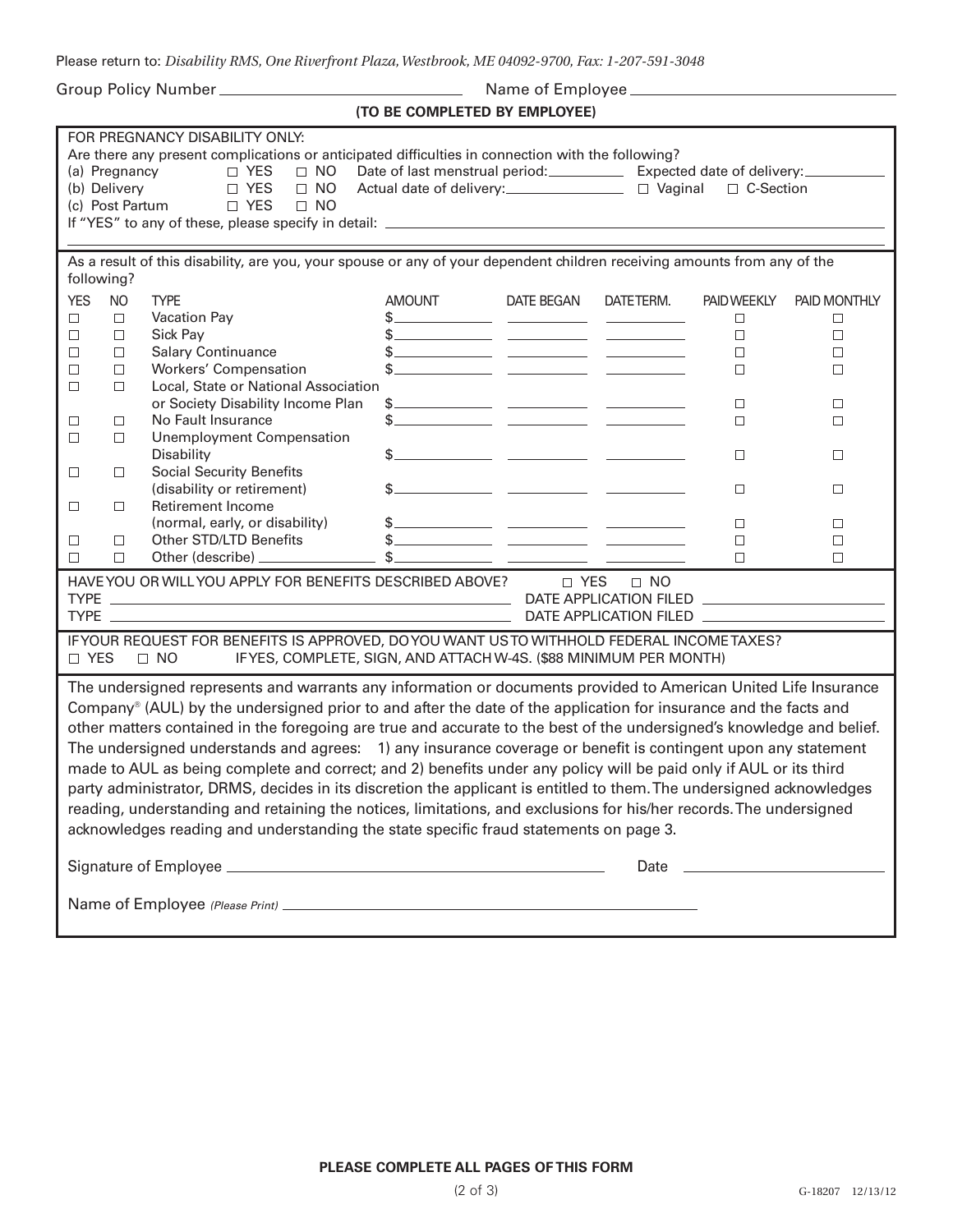Any person who knowingly presents a false or fraudulent claim for payment of a loss or benefit or knowingly presents false information in an application for insurance may be guilty of a crime and may be subject to fines and confinement in prison.

## *Alaska*

A person who knowingly and with intent to injure, defraud, or deceive an insurance company files a claim containing false, incomplete, or misleading information may be prosecuted under state law.

## *Arizona*

For your protection, Arizona law requires the following statement to appear on this form. Any person who knowingly presents a false or fraudulent claim for payment of a loss is subject to criminal and civil penalties.

## *California*

For your protection California law requires the following to appear on this form. Any person who knowingly presents false or fraudulent claim for the payment of a loss is guilty of a crime and may be subject to fines and confinement in state prison.

## *Colorado*

It is unlawful to knowingly provide false, incomplete or misleading facts or information to an insurance company for the purpose of defrauding or attempting to defraud the company. Penalties may include imprisonment or fines, denial of insurance and civil damages. Any insurance company or agent of an insurance company who knowingly provides false, incomplete or misleading facts or information to a policyholder or claimant for the purpose of defrauding or attempting to defraud the policyholder or claimant with regard to a settlement or award payable from insurance proceeds shall be reported to the Colorado Division of Insurance within the department of regulatory agencies.

## *Delaware, Idaho, Indiana, Oklahoma*

Any person who knowingly, and with intent to injure, defraud or deceive any insurer, makes any statement of claim for the proceeds of an insurance policy containing any false, incomplete or misleading information is guilty of a felony.

## *Florida*

Any person who knowingly and with intent to injure, defraud or deceive any insurer files a statement of claim or an application containing any false, incomplete, or misleading information is guilty of a felony of the third degree.

## *Kentucky*

Any person who knowingly and with intent to defraud any insurance company or other person files a statement of a claim or an application for insurance containing any materially false information or conceals, for the purpose of misleading, information concerning any fact material thereto commits a fraudulent insurance act, which is a crime.

## *Maine, Tennessee, Washington*

It is a crime to knowingly provide false, incomplete or misleading information to an insurance company for the purpose of defrauding the company. Penalties may include imprisonment, fines or a denial of insurance benefits.

## *Maryland, Rhode Island*

Any person who knowingly or willfully presents a false or fraudulent claim for payment of a loss or benefit or who knowingly or willfully presents false information in an application for insurance is guilty of a crime and may be subject to fines and confinement in prison.

## *Minnesota*

A person who files a claim with intent to defraud or helps commit a fraud against an insurer is guilty of a crime.

## *New Hampshire, Ohio*

Any person who, with a purpose to injure, defraud or deceive any insurance company, files a statement of claim containing any false, incomplete or misleading information is subject to prosecution and punishment for insurance fraud

## *New Jersey*

Any person who knowingly files a statement of claim containing any false or misleading information is subject to criminal and civil penalties.

## *Oregon*

Any person who makes an intentional misstatement that is material to the risk may be found guilty of insurance fraud by a court of law.

## *Pennsylvania*

Any person who knowingly and with intent to defraud any insurance company or any other person, files an application for insurance or statement of claim containing any materially false information, or conceals for the purpose of misleading information concerning any fact material thereto commits a fraudulent insurance act, which is a crime and subjects such a person to criminal and civil penalties.

## *Virginia*

It is a crime to knowingly provide false, incomplete or misleading information to an insurance company for the purpose of defrauding the company. Penalties include imprisonment, fines or a denial of insurance benefits.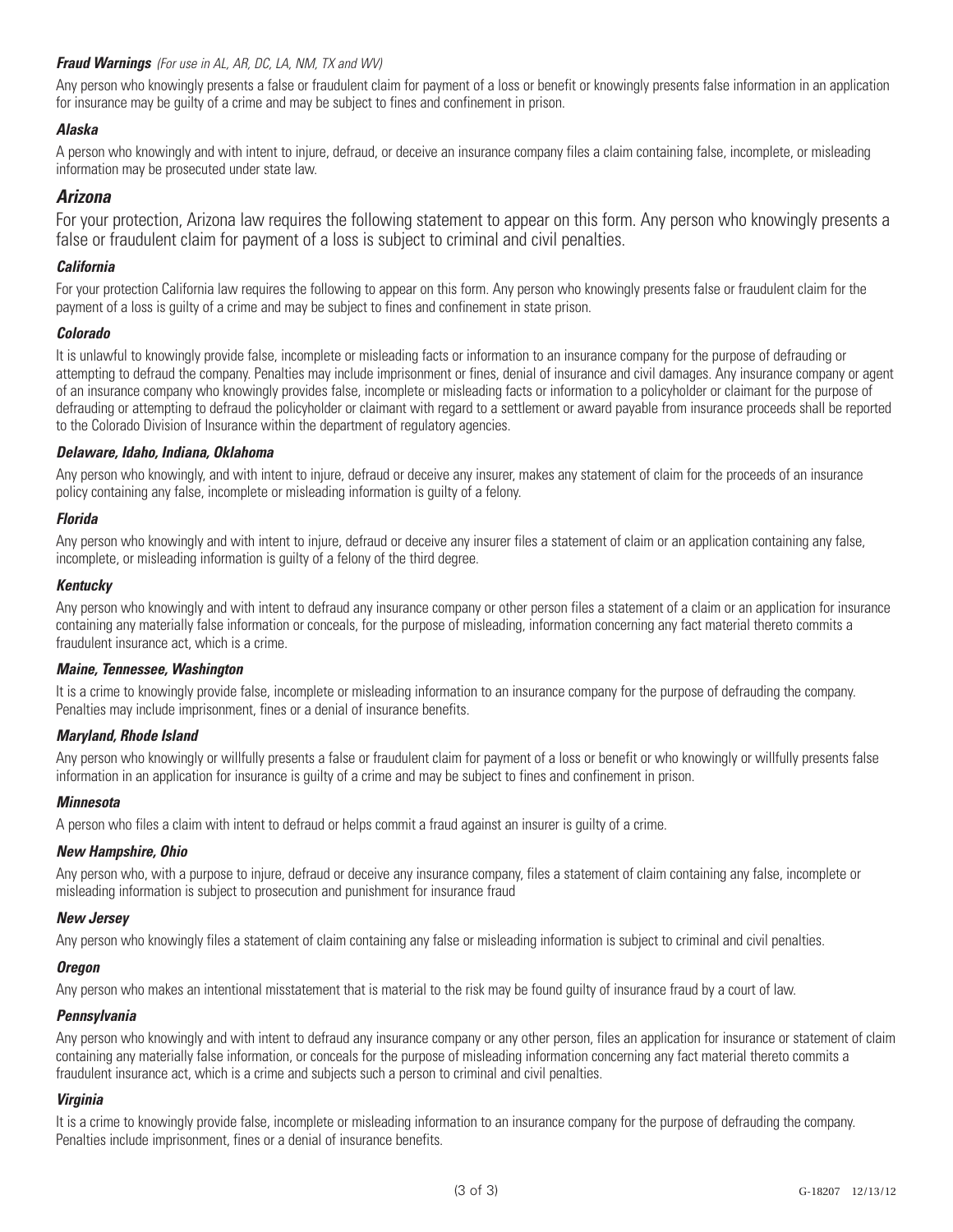*Products and financial services provided by American United Life Insurance Company® a* OneAmerica*® company c/o Disability RMS One Riverfront Plaza Westbrook, ME 04092-9700 Fax: 1-207-591-3048 Toll Free Phone: 1-866-258-8744*



Group Policy No. Name of Employer

Name of Employee *(Please Print)*

## **AUTHORIZATION FOR RELEASE OF INFORMATION (excluding psychotherapy notes) (HIPAA-COMPLIANT)**

## **(to be signed and dated by the insured/claimant)**

I authorize any licensed physician; any other medical practitioner or provider, pharmacist, hospital, clinic, other medical or medically-related facility; federal, state or local government agency; insurance or reinsuring company; the Social Security Administration; consumer reporting agency or employer having information available as to diagnosis, treatment or prognosis with respect to any physical or mental condition and/or treatment of me and any non-medical information about me (including any information, data or records regarding my Social Security, FICA earnings history, Workers Compensation, State Disability, pension, credit, earnings and employment history) to give any and all such information to authorized representatives of Disability Reinsurance Management Services, Inc. (Disability RMS); American United Life Insurance Company® (AUL); and AUL's reinsurer(s). This excludes psychotherapy notes and includes, but is not limited to, any other mental or psychiatric records; medical, dental and hospital records (including psychiatric, alcohol abuse, drug abuse and, where permitted by law, **HIV/AIDS** information) which may have been acquired in the course of examination or treatment. I understand that the information obtained by use of this authorization will be used by Disability RMS, AUL, AUL's reinsurer(s) and their representatives to evaluate and adjudicate my current disability claim, and be re-disclosed to (a) any medical, investigative, financial or vocational specialist or entity, or (b) any other organization or person, employed by or representing Disability RMS, AUL or AUL's reinsurer(s)to assist with the evaluation and adjudication of my current disability claim and/or to report aggregate claims information to AUL. I understand that information used or disclosed pursuant to this authorization may be subject to redisclosure by the recipient and may no longer be protected by the Health Insurance Portability and Accountability Act's (HIPAA's) privacy rules, or any other federal or state law.

This authorization is valid during the pendency of my claim and shall expire on the date my claim ends. A photocopy of this authorization is as valid as the original. I understand that my authorized representative or I have the right to request and receive a copy of this authorization and the information to which it pertains.

I understand that I have the right to revoke this authorization by notifying Disability RMS at the address above in writing, of my revocation. However, such revocation is not effective to the extent that Disability RMS and/or AUL have relied previously upon this authorization for the use or disclosure of my protected health information. In addition, I understand that my revocation of or my failure to sign this authorization may impair Disability RMS's and AUL's ability to evaluate my current disability claim and as a result may be a basis for denying that current disability claim for benefits.

I understand that a physical exam of me may be ordered.

I understand that an investigative consumer report about me may be requested. These reports contain information about my character, general reputation, mode of living and health except as may be related directly or indirectly to my sexual orientation. The information may be obtained through interviews with me, my neighbors, friends and others who know me. Upon request, Disability RMS or AUL will give me the name and address of the consumer reporting firm so that I may request a copy of that report.

| Claimant Signature (or Authorized Representative): | Date: |
|----------------------------------------------------|-------|
|----------------------------------------------------|-------|

| Description of Personal Representative's Authority (if applicable):       |  |
|---------------------------------------------------------------------------|--|
| (If signed by authorized representative, attach verification of identity) |  |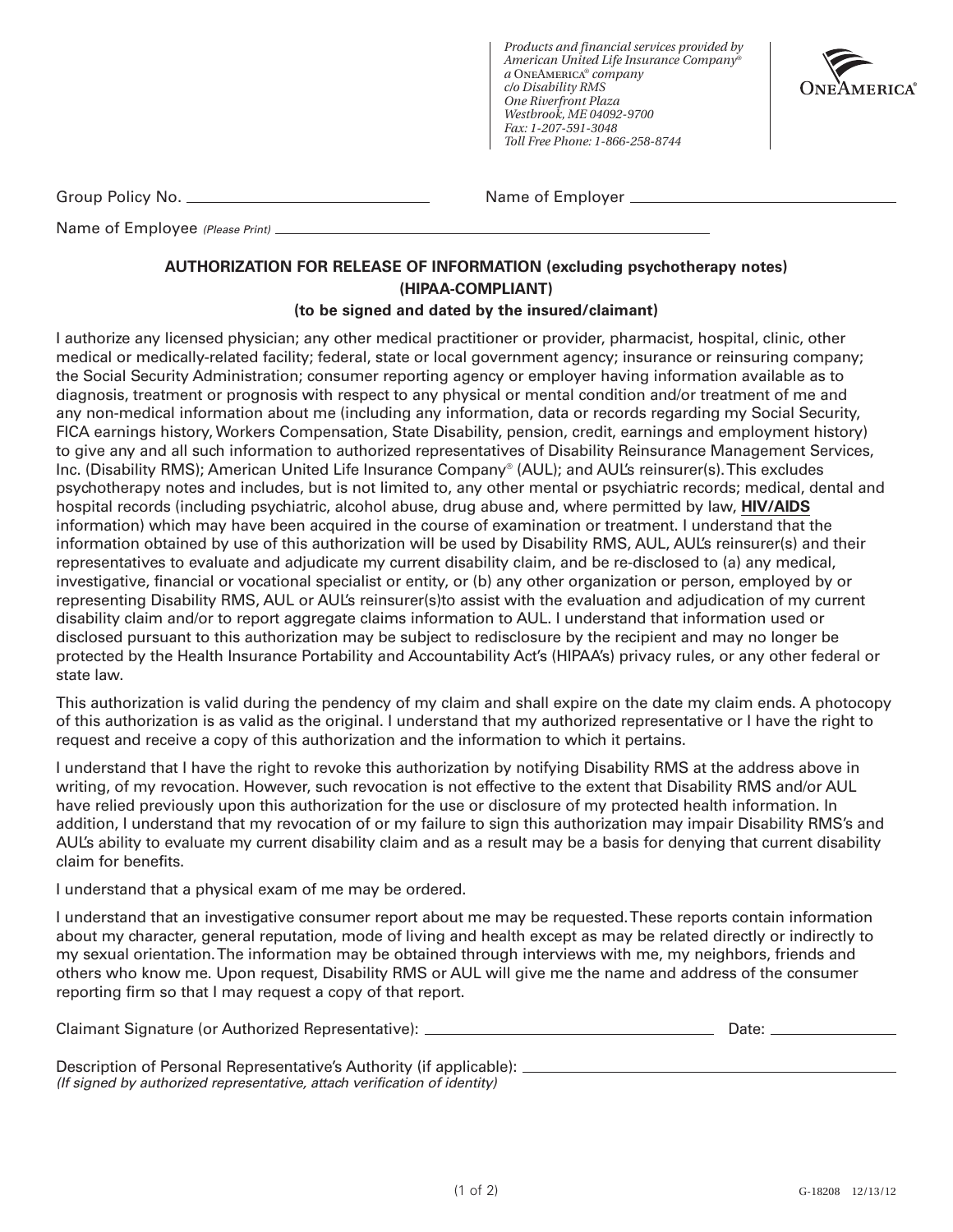Any person who knowingly presents a false or fraudulent claim for payment of a loss or benefit or knowingly presents false information in an application for insurance may be guilty of a crime and may be subject to fines and confinement in prison.

## *Alaska*

A person who knowingly and with intent to injure, defraud, or deceive an insurance company files a claim containing false, incomplete, or misleading information may be prosecuted under state law.

## *Arizona*

For your protection, Arizona law requires the following statement to appear on this form. Any person who knowingly presents a false or fraudulent claim for payment of a loss is subject to criminal and civil penalties.

## *California*

For your protection California law requires the following to appear on this form. Any person who knowingly presents false or fraudulent claim for the payment of a loss is guilty of a crime and may be subject to fines and confinement in state prison.

## *Colorado*

It is unlawful to knowingly provide false, incomplete or misleading facts or information to an insurance company for the purpose of defrauding or attempting to defraud the company. Penalties may include imprisonment or fines, denial of insurance and civil damages. Any insurance company or agent of an insurance company who knowingly provides false, incomplete or misleading facts or information to a policyholder or claimant for the purpose of defrauding or attempting to defraud the policyholder or claimant with regard to a settlement or award payable from insurance proceeds shall be reported to the Colorado Division of Insurance within the department of regulatory agencies.

## *Delaware, Idaho, Indiana, Oklahoma*

Any person who knowingly, and with intent to injure, defraud or deceive any insurer, makes any statement of claim for the proceeds of an insurance policy containing any false, incomplete or misleading information is guilty of a felony.

## *Florida*

Any person who knowingly and with intent to injure, defraud or deceive any insurer files a statement of claim or an application containing any false, incomplete, or misleading information is guilty of a felony of the third degree.

## *Kentucky*

Any person who knowingly and with intent to defraud any insurance company or other person files a statement of a claim or an application for insurance containing any materially false information or conceals, for the purpose of misleading, information concerning any fact material thereto commits a fraudulent insurance act, which is a crime.

## *Maine, Tennessee, Washington*

It is a crime to knowingly provide false, incomplete or misleading information to an insurance company for the purpose of defrauding the company. Penalties may include imprisonment, fines or a denial of insurance benefits.

## *Maryland, Rhode Island*

Any person who knowingly or willfully presents a false or fraudulent claim for payment of a loss or benefit or who knowingly or willfully presents false information in an application for insurance is guilty of a crime and may be subject to fines and confinement in prison.

## *Minnesota*

A person who files a claim with intent to defraud or helps commit a fraud against an insurer is guilty of a crime.

## *New Hampshire, Ohio*

Any person who, with a purpose to injure, defraud or deceive any insurance company, files a statement of claim containing any false, incomplete or misleading information is subject to prosecution and punishment for insurance fraud

## *New Jersey*

Any person who knowingly files a statement of claim containing any false or misleading information is subject to criminal and civil penalties.

## *Oregon*

Any person who makes an intentional misstatement that is material to the risk may be found guilty of insurance fraud by a court of law.

## *Pennsylvania*

Any person who knowingly and with intent to defraud any insurance company or any other person, files an application for insurance or statement of claim containing any materially false information, or conceals for the purpose of misleading information concerning any fact material thereto commits a fraudulent insurance act, which is a crime and subjects such a person to criminal and civil penalties.

## *Virginia*

It is a crime to knowingly provide false, incomplete or misleading information to an insurance company for the purpose of defrauding the company. Penalties include imprisonment, fines or a denial of insurance benefits.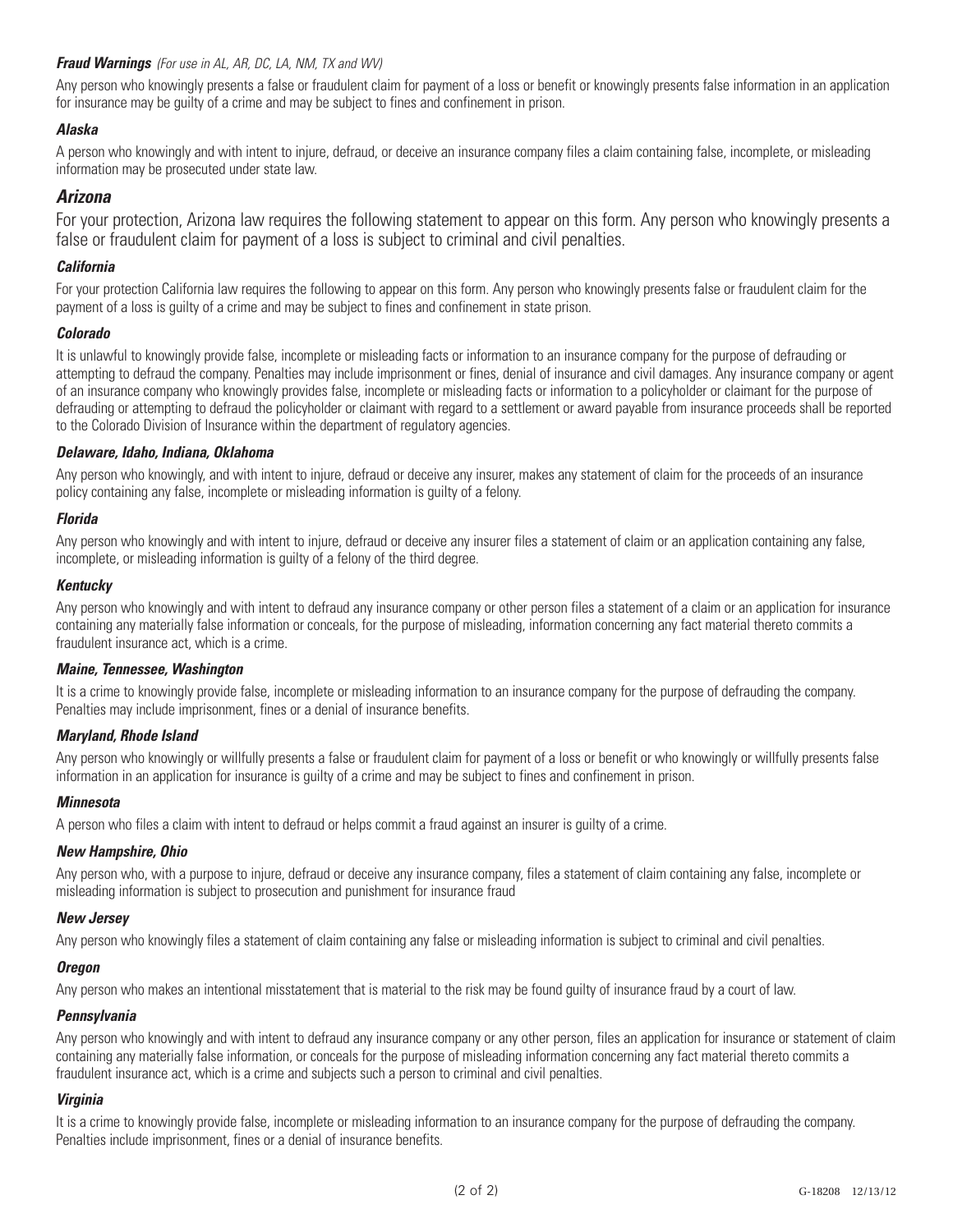**Policyholder's Statement For Disability Claim**

*Products and financial services provided by American United Life Insurance Company® a* OneAmerica*® company c/o Disability RMS One Riverfront Plaza Westbrook, ME 04092-9700 Fax: 1-207-591-3048 Toll Free Phone: 1-866-258-8744*



|                                                                                                                                                                                                                                                                                                                                                                                                                                                                                                                                                                                                                                                                                                                                                                |                                                                  |                                                                                 | Group Disability Policy Number _                                                                           |                                                       |                                                                                                                                                                   |  |                        |            |                                                                                                                                                                                                                                                                                                                                                                                                                                                                                                                                                                                                                                                                                                                                                                                                                                                                                              |                                                                                                                                                                                                    |                                                                                                                     |
|----------------------------------------------------------------------------------------------------------------------------------------------------------------------------------------------------------------------------------------------------------------------------------------------------------------------------------------------------------------------------------------------------------------------------------------------------------------------------------------------------------------------------------------------------------------------------------------------------------------------------------------------------------------------------------------------------------------------------------------------------------------|------------------------------------------------------------------|---------------------------------------------------------------------------------|------------------------------------------------------------------------------------------------------------|-------------------------------------------------------|-------------------------------------------------------------------------------------------------------------------------------------------------------------------|--|------------------------|------------|----------------------------------------------------------------------------------------------------------------------------------------------------------------------------------------------------------------------------------------------------------------------------------------------------------------------------------------------------------------------------------------------------------------------------------------------------------------------------------------------------------------------------------------------------------------------------------------------------------------------------------------------------------------------------------------------------------------------------------------------------------------------------------------------------------------------------------------------------------------------------------------------|----------------------------------------------------------------------------------------------------------------------------------------------------------------------------------------------------|---------------------------------------------------------------------------------------------------------------------|
| Information for:                                                                                                                                                                                                                                                                                                                                                                                                                                                                                                                                                                                                                                                                                                                                               |                                                                  |                                                                                 | Short Term Disability Benefits                                                                             |                                                       |                                                                                                                                                                   |  |                        |            | $\Box$ Long Term Disability Benefits                                                                                                                                                                                                                                                                                                                                                                                                                                                                                                                                                                                                                                                                                                                                                                                                                                                         |                                                                                                                                                                                                    |                                                                                                                     |
|                                                                                                                                                                                                                                                                                                                                                                                                                                                                                                                                                                                                                                                                                                                                                                |                                                                  | NAME OF EMPLOYEE                                                                |                                                                                                            |                                                       |                                                                                                                                                                   |  | <b>OCCUPATION</b>      |            | □ YES                                                                                                                                                                                                                                                                                                                                                                                                                                                                                                                                                                                                                                                                                                                                                                                                                                                                                        | $\Box$ NO                                                                                                                                                                                          | IS DISABILITY DUETO EMPLOYMENT?                                                                                     |
|                                                                                                                                                                                                                                                                                                                                                                                                                                                                                                                                                                                                                                                                                                                                                                |                                                                  |                                                                                 | EMPLOYEE ADDRESS (City, State, Zip Code)                                                                   |                                                       |                                                                                                                                                                   |  |                        |            |                                                                                                                                                                                                                                                                                                                                                                                                                                                                                                                                                                                                                                                                                                                                                                                                                                                                                              |                                                                                                                                                                                                    |                                                                                                                     |
|                                                                                                                                                                                                                                                                                                                                                                                                                                                                                                                                                                                                                                                                                                                                                                |                                                                  |                                                                                 | <b>EMPLOYEE TELEPHONE NUMBER</b>                                                                           |                                                       |                                                                                                                                                                   |  | <b>INSURANCE CLASS</b> |            |                                                                                                                                                                                                                                                                                                                                                                                                                                                                                                                                                                                                                                                                                                                                                                                                                                                                                              |                                                                                                                                                                                                    |                                                                                                                     |
| <b>DATE EMPLOYED</b><br><b>DATE INSURED</b><br><b>DATE LAST WORKED</b>                                                                                                                                                                                                                                                                                                                                                                                                                                                                                                                                                                                                                                                                                         |                                                                  |                                                                                 |                                                                                                            |                                                       | $\Box$ Dismissed<br>$\Box$ Retired<br>$\Box$ Resigned<br>$\Box$ Layoff<br>□ Family Medical Leave of Absence □ Other Leave of Absence<br>□ Other Reason __________ |  |                        |            |                                                                                                                                                                                                                                                                                                                                                                                                                                                                                                                                                                                                                                                                                                                                                                                                                                                                                              |                                                                                                                                                                                                    |                                                                                                                     |
|                                                                                                                                                                                                                                                                                                                                                                                                                                                                                                                                                                                                                                                                                                                                                                |                                                                  | $\Box$ FULL-TIME $\Box$ PART-TIME                                               | HOURS WORKED PER WEEK TO WORK, ESTIMATED RETURNTO                                                          |                                                       | <b>WORK DATE:</b>                                                                                                                                                 |  |                        |            | <b>TERMINATED</b>                                                                                                                                                                                                                                                                                                                                                                                                                                                                                                                                                                                                                                                                                                                                                                                                                                                                            | <b>TERMINATED</b>                                                                                                                                                                                  | DATE RETURNEDTOWORK IF PART-TIME, NUMBER OF IF EMPLOYEE HAS NOT RETURNED IDATE EMPLOYMENT DATE DISABILITY INSURANCE |
| <b>GROSS MONTHLY SALARY: (Provide salary</b><br>PLEASE INDICATE HOW THE EMPLOYEE IS PAID<br><b>ACTUAL NUMBER</b><br>OF HOURS WORKED<br>last reported and approved by AUL in writing.)<br>(check all that apply):<br>□ Hourly □ Salaried □ Other _______________<br>PER WEEK<br>□ Hourly Rate: ____<br>$\frac{1}{2}$ $\frac{1}{2}$ $\frac{1}{2}$ $\frac{1}{2}$ $\frac{1}{2}$ $\frac{1}{2}$ $\frac{1}{2}$ $\frac{1}{2}$ $\frac{1}{2}$ $\frac{1}{2}$ $\frac{1}{2}$ $\frac{1}{2}$ $\frac{1}{2}$ $\frac{1}{2}$ $\frac{1}{2}$ $\frac{1}{2}$ $\frac{1}{2}$ $\frac{1}{2}$ $\frac{1}{2}$ $\frac{1}{2}$ $\frac{1}{2}$ $\frac{1}{2}$<br>$\Box$ Includes commissions (Provide last<br><b>Example 10</b><br>12 months of commissions with claim)<br>$\Box$ Includes bonuses |                                                                  |                                                                                 |                                                                                                            |                                                       |                                                                                                                                                                   |  |                        |            |                                                                                                                                                                                                                                                                                                                                                                                                                                                                                                                                                                                                                                                                                                                                                                                                                                                                                              |                                                                                                                                                                                                    |                                                                                                                     |
|                                                                                                                                                                                                                                                                                                                                                                                                                                                                                                                                                                                                                                                                                                                                                                |                                                                  |                                                                                 | IF "YES", IS EMPLOYEE SUBJECTTO                                                                            |                                                       | $\Box$ NO<br><b>D</b> FULL FICATAX?                                                                                                                               |  |                        |            | $\Box$ MEDICARE PORTION ONLY?                                                                                                                                                                                                                                                                                                                                                                                                                                                                                                                                                                                                                                                                                                                                                                                                                                                                |                                                                                                                                                                                                    |                                                                                                                     |
| <b>EMPLOYEE</b><br><b>EMPLOYER</b>                                                                                                                                                                                                                                                                                                                                                                                                                                                                                                                                                                                                                                                                                                                             |                                                                  | $\Box$ 100%<br>$\Box$ 100%                                                      |                                                                                                            | $\Box$ OTHER ___________%<br>$\Box$ OTHER __________% |                                                                                                                                                                   |  |                        |            |                                                                                                                                                                                                                                                                                                                                                                                                                                                                                                                                                                                                                                                                                                                                                                                                                                                                                              | PERCENTAGE OF EMPLOYEE/EMPLOYER CONTRIBUTION TO PREMIUM FOR THIS DISABILITY PLAN (AS OF POLICYYEAR OF DISABILITY)<br>IS EMPLOYEE CONTRIBUTION: $\Box$ PRE-TAX DEDUCTION?<br>□ AFTER-TAX DEDUCTION? |                                                                                                                     |
| <b>YES</b><br>$\Box$<br>$\Box$<br>$\Box$<br>$\Box$<br>$\Box$                                                                                                                                                                                                                                                                                                                                                                                                                                                                                                                                                                                                                                                                                                   | N <sub>O</sub><br>$\Box$<br>$\Box$<br>$\Box$<br>$\Box$<br>$\Box$ | <b>EMPLOYEE ELIGIBLE FOR:</b><br><b>TYPE</b><br><b>Vacation Pay</b><br>Sick Pay | <b>Salary Continuance Benefits</b><br><b>Workers' Compensation</b><br>Local, State or National Association |                                                       | AMOUNT                                                                                                                                                            |  |                        | DATE BEGAN | DATETERM.<br>$\frac{1}{2}$ , and the set of the set of the set of the set of the set of the set of the set of the set of the set of the set of the set of the set of the set of the set of the set of the set of the set of the set of the set<br>$\frac{1}{2}$ $\frac{1}{2}$ $\frac{1}{2}$ $\frac{1}{2}$ $\frac{1}{2}$ $\frac{1}{2}$ $\frac{1}{2}$ $\frac{1}{2}$ $\frac{1}{2}$ $\frac{1}{2}$ $\frac{1}{2}$ $\frac{1}{2}$ $\frac{1}{2}$ $\frac{1}{2}$ $\frac{1}{2}$ $\frac{1}{2}$ $\frac{1}{2}$ $\frac{1}{2}$ $\frac{1}{2}$ $\frac{1}{2}$ $\frac{1}{2}$ $\frac{1}{2}$<br>$\frac{1}{2}$ $\frac{1}{2}$ $\frac{1}{2}$ $\frac{1}{2}$ $\frac{1}{2}$ $\frac{1}{2}$ $\frac{1}{2}$ $\frac{1}{2}$ $\frac{1}{2}$ $\frac{1}{2}$ $\frac{1}{2}$ $\frac{1}{2}$ $\frac{1}{2}$ $\frac{1}{2}$ $\frac{1}{2}$ $\frac{1}{2}$ $\frac{1}{2}$ $\frac{1}{2}$ $\frac{1}{2}$ $\frac{1}{2}$ $\frac{1}{2}$ $\frac{1}{2}$ | <b>PAID WEEKLY</b><br>$\Box$<br>$\Box$<br>$\Box$<br>$\Box$                                                                                                                                         | PAID MONTHLY<br>$\Box$<br>$\Box$<br>$\Box$<br>$\Box$                                                                |
| $\Box$<br>$\Box$                                                                                                                                                                                                                                                                                                                                                                                                                                                                                                                                                                                                                                                                                                                                               | $\Box$<br>$\Box$                                                 | No Fault Insurance                                                              | or Society Disability Income Plan<br><b>Unemployment Compensation</b>                                      |                                                       |                                                                                                                                                                   |  |                        |            | $$$ $\overline{\hspace{1.5cm}}$ $\overline{\hspace{1.5cm}}$ $\overline{\hspace{1.5cm}}$ $\overline{\hspace{1.5cm}}$ $\overline{\hspace{1.5cm}}$ $\overline{\hspace{1.5cm}}$ $\overline{\hspace{1.5cm}}$ $\overline{\hspace{1.5cm}}$ $\overline{\hspace{1.5cm}}$ $\overline{\hspace{1.5cm}}$ $\overline{\hspace{1.5cm}}$ $\overline{\hspace{1.5cm}}$ $\overline{\hspace{1.5cm}}$ $\overline{\hspace{1.5cm}}$ $\overline{\hspace$<br>$\frac{1}{2}$                                                                                                                                                                                                                                                                                                                                                                                                                                             | $\Box$<br>$\Box$                                                                                                                                                                                   | $\Box$<br>$\Box$                                                                                                    |
| $\Box$                                                                                                                                                                                                                                                                                                                                                                                                                                                                                                                                                                                                                                                                                                                                                         | $\Box$                                                           | Disability                                                                      | <b>Social Security Benefits</b>                                                                            |                                                       |                                                                                                                                                                   |  |                        |            | $\frac{1}{2}$ $\frac{1}{2}$ $\frac{1}{2}$ $\frac{1}{2}$ $\frac{1}{2}$ $\frac{1}{2}$ $\frac{1}{2}$ $\frac{1}{2}$ $\frac{1}{2}$ $\frac{1}{2}$ $\frac{1}{2}$ $\frac{1}{2}$ $\frac{1}{2}$ $\frac{1}{2}$ $\frac{1}{2}$ $\frac{1}{2}$ $\frac{1}{2}$ $\frac{1}{2}$ $\frac{1}{2}$ $\frac{1}{2}$ $\frac{1}{2}$ $\frac{1}{2}$                                                                                                                                                                                                                                                                                                                                                                                                                                                                                                                                                                          | $\Box$                                                                                                                                                                                             | $\Box$                                                                                                              |
| $\Box$                                                                                                                                                                                                                                                                                                                                                                                                                                                                                                                                                                                                                                                                                                                                                         | $\Box$                                                           | Retirement Income                                                               | (disability or retirement)                                                                                 |                                                       | \$_                                                                                                                                                               |  |                        |            |                                                                                                                                                                                                                                                                                                                                                                                                                                                                                                                                                                                                                                                                                                                                                                                                                                                                                              | $\Box$                                                                                                                                                                                             | $\Box$                                                                                                              |
| П<br>$\Box$                                                                                                                                                                                                                                                                                                                                                                                                                                                                                                                                                                                                                                                                                                                                                    | $\Box$<br>$\Box$                                                 |                                                                                 | (normal, early, or disability)<br>Other STD/LTD Benefits<br>Other (describe) ________________              |                                                       | \$_                                                                                                                                                               |  |                        |            |                                                                                                                                                                                                                                                                                                                                                                                                                                                                                                                                                                                                                                                                                                                                                                                                                                                                                              | $\Box$<br>$\Box$<br>$\Box$                                                                                                                                                                         | $\Box$<br>$\Box$<br>$\Box$                                                                                          |

The employer/policyholder represents and warrants any information or documents provided to American United Life Insurance Company® (AUL) by the employer/policyholder prior to and after the date coverage became effective and the facts and other matters contained in the foregoing are true and accurate to the best of the employer/policyholder's knowledge and belief. The employer/policyholder has received, reviewed, and complied with AUL's written instructions including but not limited to AUL's administration guide. The employer/policyholder understands and agrees: 1) any insurance coverage or benefit is contingent upon any statement made to AUL as being complete and correct; and 2) benefits under any policy will be paid only if AUL or its third party administrator, DRMS, decides in its discretion the applicant is entitled to them. The undersigned acknowledges reading and understanding the state specific fraud statements on page 2.

| Name of Policyholder (Company)            | Print Name & Title of Official Representative |      |                     |
|-------------------------------------------|-----------------------------------------------|------|---------------------|
| Mailing Address of Policyholder (Company) | Signature                                     | Date |                     |
| Telephone Number                          | <b>Fax Number</b>                             |      |                     |
|                                           | (1 of 2)                                      |      | 12/13/12<br>G-18209 |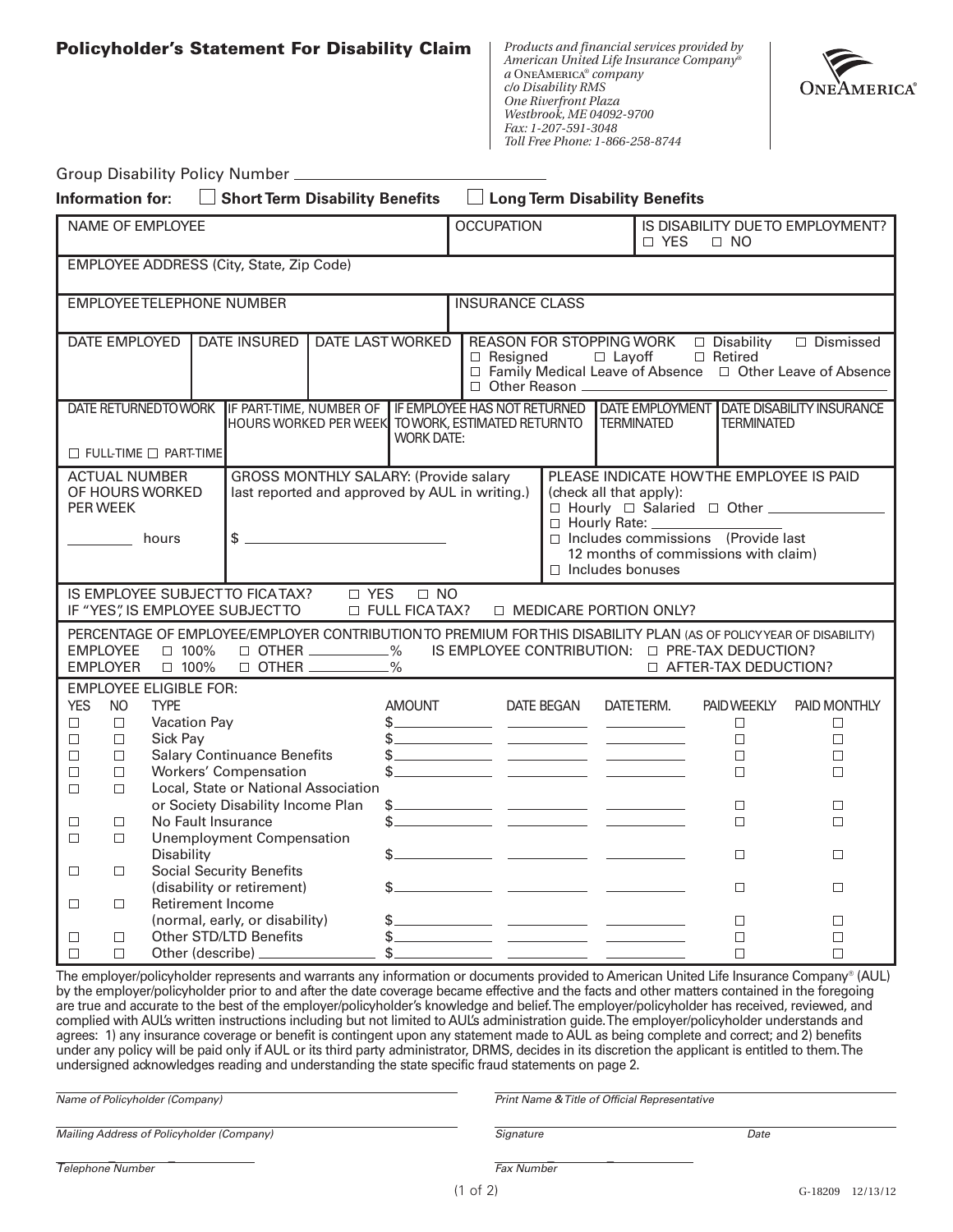Any person who knowingly presents a false or fraudulent claim for payment of a loss or benefit or knowingly presents false information in an application for insurance may be guilty of a crime and may be subject to fines and confinement in prison.

## *Alaska*

A person who knowingly and with intent to injure, defraud, or deceive an insurance company files a claim containing false, incomplete, or misleading information may be prosecuted under state law.

## *Arizona*

For your protection, Arizona law requires the following statement to appear on this form. Any person who knowingly presents a false or fraudulent claim for payment of a loss is subject to criminal and civil penalties.

## *California*

For your protection California law requires the following to appear on this form. Any person who knowingly presents false or fraudulent claim for the payment of a loss is guilty of a crime and may be subject to fines and confinement in state prison.

## *Colorado*

It is unlawful to knowingly provide false, incomplete or misleading facts or information to an insurance company for the purpose of defrauding or attempting to defraud the company. Penalties may include imprisonment or fines, denial of insurance and civil damages. Any insurance company or agent of an insurance company who knowingly provides false, incomplete or misleading facts or information to a policyholder or claimant for the purpose of defrauding or attempting to defraud the policyholder or claimant with regard to a settlement or award payable from insurance proceeds shall be reported to the Colorado Division of Insurance within the department of regulatory agencies.

## *Delaware, Idaho, Indiana, Oklahoma*

Any person who knowingly, and with intent to injure, defraud or deceive any insurer, makes any statement of claim for the proceeds of an insurance policy containing any false, incomplete or misleading information is guilty of a felony.

## *Florida*

Any person who knowingly and with intent to injure, defraud or deceive any insurer files a statement of claim or an application containing any false, incomplete, or misleading information is guilty of a felony of the third degree.

## *Kentucky*

Any person who knowingly and with intent to defraud any insurance company or other person files a statement of a claim or an application for insurance containing any materially false information or conceals, for the purpose of misleading, information concerning any fact material thereto commits a fraudulent insurance act, which is a crime.

## *Maine, Tennessee, Washington*

It is a crime to knowingly provide false, incomplete or misleading information to an insurance company for the purpose of defrauding the company. Penalties may include imprisonment, fines or a denial of insurance benefits.

## *Maryland, Rhode Island*

Any person who knowingly or willfully presents a false or fraudulent claim for payment of a loss or benefit or who knowingly or willfully presents false information in an application for insurance is guilty of a crime and may be subject to fines and confinement in prison.

## *Minnesota*

A person who files a claim with intent to defraud or helps commit a fraud against an insurer is guilty of a crime.

## *New Hampshire, Ohio*

Any person who, with a purpose to injure, defraud or deceive any insurance company, files a statement of claim containing any false, incomplete or misleading information is subject to prosecution and punishment for insurance fraud

## *New Jersey*

Any person who knowingly files a statement of claim containing any false or misleading information is subject to criminal and civil penalties.

## *Oregon*

Any person who makes an intentional misstatement that is material to the risk may be found guilty of insurance fraud by a court of law.

## *Pennsylvania*

Any person who knowingly and with intent to defraud any insurance company or any other person, files an application for insurance or statement of claim containing any materially false information, or conceals for the purpose of misleading information concerning any fact material thereto commits a fraudulent insurance act, which is a crime and subjects such a person to criminal and civil penalties.

## *Virginia*

It is a crime to knowingly provide false, incomplete or misleading information to an insurance company for the purpose of defrauding the company. Penalties include imprisonment, fines or a denial of insurance benefits.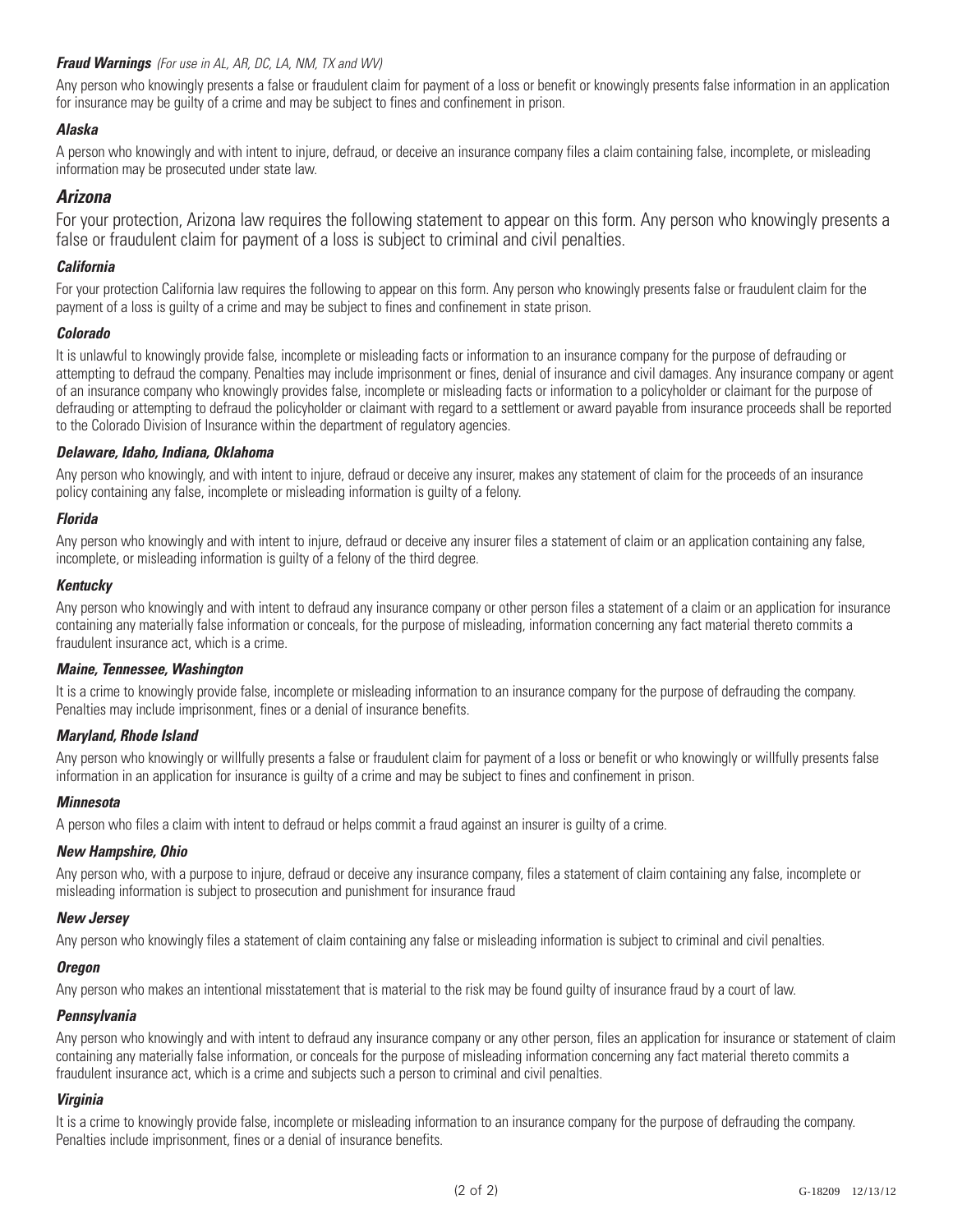## **Attending Physician's Statement For Disability Claim**

*Products and financial services provided by American United Life Insurance Company® a* OneAmerica*® company c/o Disability RMS One Riverfront Plaza Westbrook, ME 04092-9700 Fax: 1-207-591-3048 Toll Free Phone: 1-866-258-8744*



Name of Employer/Policyholder

Name of Employee *(Please Print)*

#### **(THIS STATEMENT MUST BE FILLED IN COMPLETELY BY A MEDICAL PROVIDER – PLEASE PRINT OR TYPE)**

| Name of Patient                                                                                                                                                                                                                                                                                                                                                                                                                                                                         |                                                                                         | $\Box$ Male                           | Date of Birth                                           |  |  |  |
|-----------------------------------------------------------------------------------------------------------------------------------------------------------------------------------------------------------------------------------------------------------------------------------------------------------------------------------------------------------------------------------------------------------------------------------------------------------------------------------------|-----------------------------------------------------------------------------------------|---------------------------------------|---------------------------------------------------------|--|--|--|
|                                                                                                                                                                                                                                                                                                                                                                                                                                                                                         |                                                                                         |                                       |                                                         |  |  |  |
| Middle<br>First                                                                                                                                                                                                                                                                                                                                                                                                                                                                         | Last                                                                                    |                                       |                                                         |  |  |  |
| Height __________                                                                                                                                                                                                                                                                                                                                                                                                                                                                       | Blood Pressure (last visit)<br>Systolic ___________ /Diastolic ________                 |                                       | $\Box$ Left-handed<br>$\Box$ Right-handed               |  |  |  |
| 1. HISTORY<br>a. Is condition due to $\Box$ Sickness? $\Box$ Injury?<br>b. When did symptoms first appear or injury occur?<br>c. Date patient was unable to work because of impairment<br>d. Has patient ever had same or similar condition?<br>e. Is condition due to injury or sickness arising out of patient's employment? $\Box$ Yes $\Box$ No Please explain:<br>f. Was this patient referred to you? $\square$ Yes $\square$ No If "Yes", by whom and what is his/her specialty? |                                                                                         |                                       | $\Box$ Yes $\Box$ No If "Yes", state when and describe. |  |  |  |
| g. Have you referred this patient to another treating provider? $\Box$ Yes $\Box$ No If "Yes", to whom and what is his/her specialty?                                                                                                                                                                                                                                                                                                                                                   |                                                                                         |                                       |                                                         |  |  |  |
| 2. DIAGNOSIS<br>ICD9 Code(s) _______________________<br>Nature of treatment (including surgery and medications prescribed, if any, including dosage and frequency) _________<br>Nature of treatment (including surgery and medications prescribed, if any, including dosage and frequency) _________<br><u> 1989 - Johann Stoff, deutscher Stoff, der Stoff, der Stoff, der Stoff, der Stoff, der Stoff, der Stoff, der S</u>                                                           |                                                                                         |                                       |                                                         |  |  |  |
|                                                                                                                                                                                                                                                                                                                                                                                                                                                                                         |                                                                                         |                                       |                                                         |  |  |  |
| 3. FOR PREGNANCY DISABILITY ONLY<br>Are there any present complications or anticipated difficulties in connection with:<br>(a) Pregnancy $\Box$ YES $\Box$ NO<br>(b) Delivery $\Box$ YES $\Box$ NO<br>$\Box$ YES<br>$\Box$ NO<br>(b) Delivery<br>(c) Post Partum □ YES<br>$\square$ NO                                                                                                                                                                                                  | Date of last menstrual period: _____________ Expected date of delivery: _________       |                                       |                                                         |  |  |  |
| 4. DATES OF TREATMENT FOR THIS CONDITION<br>a. Date of first visit<br>b. Date of last visit<br>c. Next office visit<br>d. Frequency                                                                                                                                                                                                                                                                                                                                                     | $\Box$ Weekly                                                                           | $\Box$ Monthly $\Box$ Other (specify) |                                                         |  |  |  |
| 5. PROGRESS<br>$(a)$ Has patient $\dots \dots \dots$ D Recovered?<br>(b) Is patient $\Box$ Ambulatory?<br>If "Hospital Confined", give name and address of medical provider ______________<br>Confined from ________________________through___                                                                                                                                                                                                                                          | $\Box$ Improved?<br>$\Box$ Unchanged?<br>$\Box$ House confined?<br>$\Box$ Bed confined? |                                       | □ Retrogressed?<br>$\Box$ Hospital confined?            |  |  |  |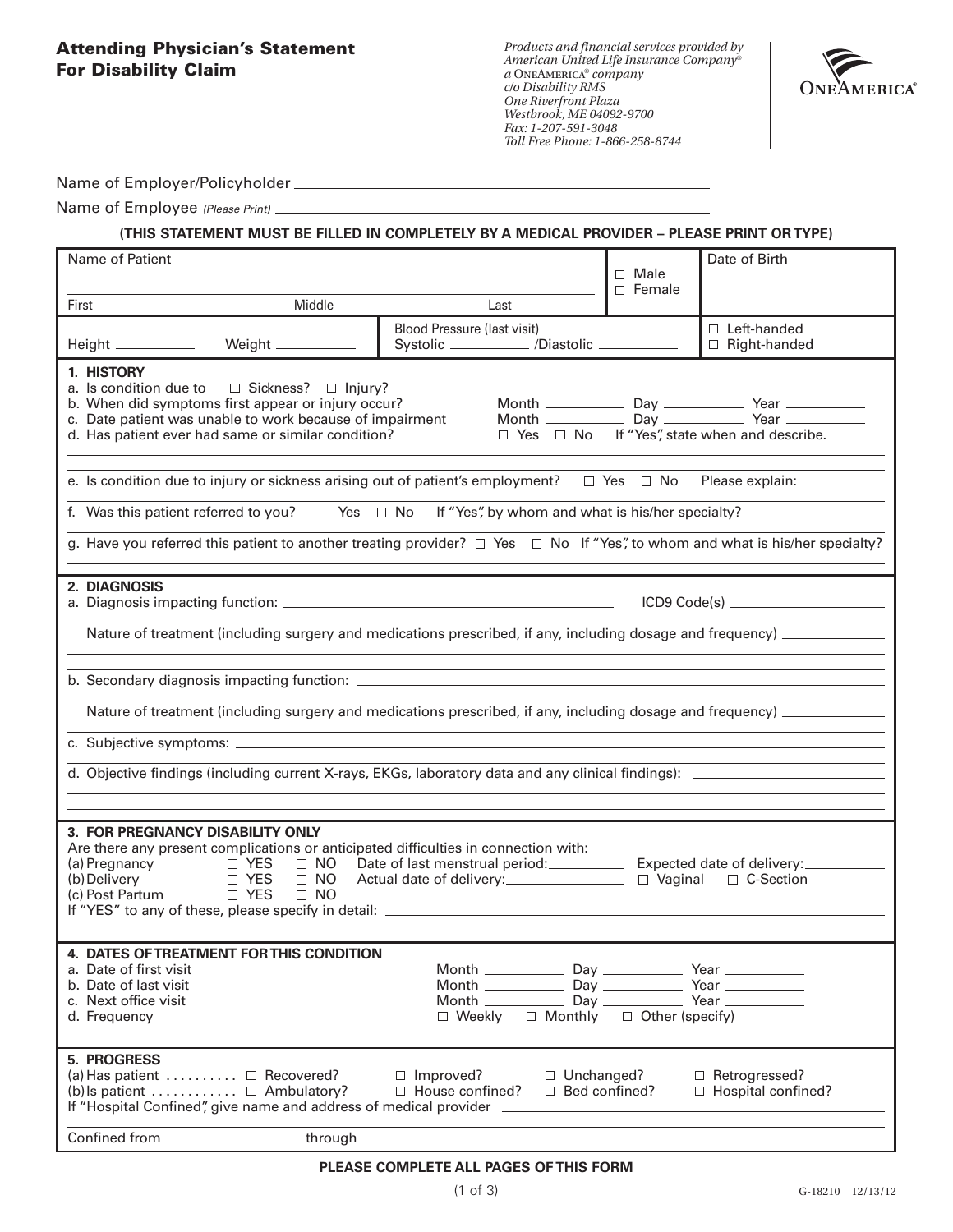Name of Employee *(Please Print)*

## **(THIS STATEMENT MUST BE FILLED IN COMPLETELY BY A MEDICAL PROVIDER – PLEASE PRINT OR TYPE)**

| 6. CARDIAC (if applicable)<br>Functional capacity<br>(American Heart Assoc. standards)                                                                                                                                                                                                                                                                                                                            | $\Box$ Class 1 (No limitation)<br>$\Box$ Class 3 (Marked limitation)                                                                                        | $\Box$ Class 2 (Slight limitation)<br>□ Class 4 (Complete limitation) |             |  |  |  |  |  |
|-------------------------------------------------------------------------------------------------------------------------------------------------------------------------------------------------------------------------------------------------------------------------------------------------------------------------------------------------------------------------------------------------------------------|-------------------------------------------------------------------------------------------------------------------------------------------------------------|-----------------------------------------------------------------------|-------------|--|--|--|--|--|
| 7. CURRENT FUNCTIONAL ABILITY<br>indicate appropriate number of hours):                                                                                                                                                                                                                                                                                                                                           | a. In an 8 hour day, what is the maximum number of hours your patient could perform each of these levels of activity? (please                               |                                                                       |             |  |  |  |  |  |
| Hrs. Sedentary Activity                                                                                                                                                                                                                                                                                                                                                                                           | 10 lbs. maximum lifting or carrying articles. Walking/standing on occasion.<br>Sitting 6 to 8 hours.                                                        |                                                                       |             |  |  |  |  |  |
| Hrs. Light Activity                                                                                                                                                                                                                                                                                                                                                                                               | 20 lbs. maximum lifting, carrying 10 lbs. articles frequently, most jobs involving<br>standing with a degree of pushing and pulling. Standing 6 to 8 hours. |                                                                       |             |  |  |  |  |  |
| Hrs. Medium Activity                                                                                                                                                                                                                                                                                                                                                                                              | 50 lbs. maximum lifting with frequent lifting/carrying of up to 25 lbs.                                                                                     |                                                                       |             |  |  |  |  |  |
| Hrs. Heavy Activity                                                                                                                                                                                                                                                                                                                                                                                               | Frequent walking and standing.<br>100 lbs. maximum lifting, frequent lifting/carrying of up to 50 lbs.<br>Frequent walking and standing.                    |                                                                       |             |  |  |  |  |  |
| b. Please check appropriate box:<br>Occasionally 0% to 33%                                                                                                                                                                                                                                                                                                                                                        | Frequently 33% to 66%                                                                                                                                       | Continuously 66% to 100%                                              |             |  |  |  |  |  |
| <b>Bending</b><br>□                                                                                                                                                                                                                                                                                                                                                                                               | □                                                                                                                                                           | $\Box$                                                                |             |  |  |  |  |  |
| Climbing<br>$\Box$                                                                                                                                                                                                                                                                                                                                                                                                | П                                                                                                                                                           | $\Box$                                                                |             |  |  |  |  |  |
| Reaching<br>$\Box$                                                                                                                                                                                                                                                                                                                                                                                                | $\Box$                                                                                                                                                      | $\Box$                                                                |             |  |  |  |  |  |
| Kneeling<br>□                                                                                                                                                                                                                                                                                                                                                                                                     | $\Box$                                                                                                                                                      | $\Box$                                                                |             |  |  |  |  |  |
| Squatting<br>$\Box$                                                                                                                                                                                                                                                                                                                                                                                               | П                                                                                                                                                           | $\Box$                                                                |             |  |  |  |  |  |
| Crawling<br>$\Box$                                                                                                                                                                                                                                                                                                                                                                                                | $\Box$                                                                                                                                                      | $\Box$                                                                |             |  |  |  |  |  |
| Push/pull<br>$\Box$                                                                                                                                                                                                                                                                                                                                                                                               | No. of lbs. $\_\_$<br>$\Box$<br>No. of lbs. $\_\_$                                                                                                          | $\Box$                                                                | No. of lbs. |  |  |  |  |  |
| $\Box$<br>Lifting (lbs.)<br>What is this assessment based on? $\Box$ Observed activity                                                                                                                                                                                                                                                                                                                            | No. of lbs.<br>$\Box$<br>No. of lbs. ____                                                                                                                   | $\Box$                                                                | No. of lbs. |  |  |  |  |  |
|                                                                                                                                                                                                                                                                                                                                                                                                                   |                                                                                                                                                             | $\Box$ Measured activity $\Box$ Physical therapy report               |             |  |  |  |  |  |
| c. Please list current restrictions (activities which should not be performed) and limitations (activities which can not be                                                                                                                                                                                                                                                                                       | performed) from activities not addressed above (i.e. driving, working at heights, etc.) Please be specific. ___________________________                     |                                                                       |             |  |  |  |  |  |
|                                                                                                                                                                                                                                                                                                                                                                                                                   |                                                                                                                                                             |                                                                       |             |  |  |  |  |  |
|                                                                                                                                                                                                                                                                                                                                                                                                                   |                                                                                                                                                             |                                                                       |             |  |  |  |  |  |
| d. Upper Extremity Function - Please indicate upper extremity functional capabilities:<br>Simple grasp<br>$\Box$ Left                                                                                                                                                                                                                                                                                             | $\Box$ Right                                                                                                                                                |                                                                       |             |  |  |  |  |  |
| Pinch<br>$\Box$ Left                                                                                                                                                                                                                                                                                                                                                                                              | $\Box$ Right                                                                                                                                                |                                                                       |             |  |  |  |  |  |
| $\Box$ Left<br>Fine manipulation                                                                                                                                                                                                                                                                                                                                                                                  | $\Box$ Right                                                                                                                                                |                                                                       |             |  |  |  |  |  |
| Power grip<br>$\Box$ Left                                                                                                                                                                                                                                                                                                                                                                                         | $\Box$ Right                                                                                                                                                |                                                                       |             |  |  |  |  |  |
| Repetitive motion<br>$\Box$ Left                                                                                                                                                                                                                                                                                                                                                                                  | $\Box$ Right                                                                                                                                                |                                                                       |             |  |  |  |  |  |
|                                                                                                                                                                                                                                                                                                                                                                                                                   |                                                                                                                                                             |                                                                       |             |  |  |  |  |  |
| 8. MENTAL HEALTH ABILITY (if applicable)<br>What behavior, attitudes or functional impairments are contributing to any restrictions and/or limitations related to a mental<br>health condition?                                                                                                                                                                                                                   |                                                                                                                                                             |                                                                       |             |  |  |  |  |  |
|                                                                                                                                                                                                                                                                                                                                                                                                                   |                                                                                                                                                             |                                                                       |             |  |  |  |  |  |
| <b>9. RETURN TO WORK PLAN</b>                                                                                                                                                                                                                                                                                                                                                                                     |                                                                                                                                                             |                                                                       |             |  |  |  |  |  |
| a. Have you discussed a return to work plan with your patient? $\square$ Yes $\square$ No                                                                                                                                                                                                                                                                                                                         |                                                                                                                                                             |                                                                       |             |  |  |  |  |  |
|                                                                                                                                                                                                                                                                                                                                                                                                                   |                                                                                                                                                             |                                                                       |             |  |  |  |  |  |
| b. The date you released patient to return to work: $\frac{1}{\sqrt{1-\frac{1}{1-\frac{1}{1-\frac{1}{1-\frac{1}{1-\frac{1}{1-\frac{1}{1-\frac{1}{1-\frac{1}{1-\frac{1}{1-\frac{1}{1-\frac{1}{1-\frac{1}{1-\frac{1}{1-\frac{1}{1-\frac{1}{1-\frac{1}{1-\frac{1}{1-\frac{1}{1-\frac{1}{1-\frac{1}{1-\frac{1}{1-\frac{1}{1-\frac{1}{1-\frac{1}{1-\frac{1}{1-\frac{1}{1-\frac{$                                       |                                                                                                                                                             |                                                                       |             |  |  |  |  |  |
| c. Please identify your recommendations for any job modifications that would enable the patient to work.                                                                                                                                                                                                                                                                                                          |                                                                                                                                                             |                                                                       |             |  |  |  |  |  |
|                                                                                                                                                                                                                                                                                                                                                                                                                   |                                                                                                                                                             |                                                                       |             |  |  |  |  |  |
|                                                                                                                                                                                                                                                                                                                                                                                                                   |                                                                                                                                                             |                                                                       |             |  |  |  |  |  |
| The undersigned Medical Provider represents and warrants any information or documents provided to American United Life Insurance<br>Company® (AUL) by this Medical Provider and the facts and other matters contained in the foregoing are true and accurate to the best of<br>the undersigned's knowledge and belief. The undersigned Medical Provider acknowledges reading and understanding the state specific |                                                                                                                                                             |                                                                       |             |  |  |  |  |  |
| fraud statements on page 3.                                                                                                                                                                                                                                                                                                                                                                                       |                                                                                                                                                             |                                                                       |             |  |  |  |  |  |
|                                                                                                                                                                                                                                                                                                                                                                                                                   |                                                                                                                                                             |                                                                       |             |  |  |  |  |  |
|                                                                                                                                                                                                                                                                                                                                                                                                                   |                                                                                                                                                             |                                                                       |             |  |  |  |  |  |
|                                                                                                                                                                                                                                                                                                                                                                                                                   |                                                                                                                                                             |                                                                       |             |  |  |  |  |  |
|                                                                                                                                                                                                                                                                                                                                                                                                                   |                                                                                                                                                             |                                                                       |             |  |  |  |  |  |
| OFFICE ADDRESS _<br>Number/Street                                                                                                                                                                                                                                                                                                                                                                                 |                                                                                                                                                             |                                                                       |             |  |  |  |  |  |
|                                                                                                                                                                                                                                                                                                                                                                                                                   |                                                                                                                                                             |                                                                       |             |  |  |  |  |  |
| City or Town                                                                                                                                                                                                                                                                                                                                                                                                      |                                                                                                                                                             | State                                                                 | Zip Code    |  |  |  |  |  |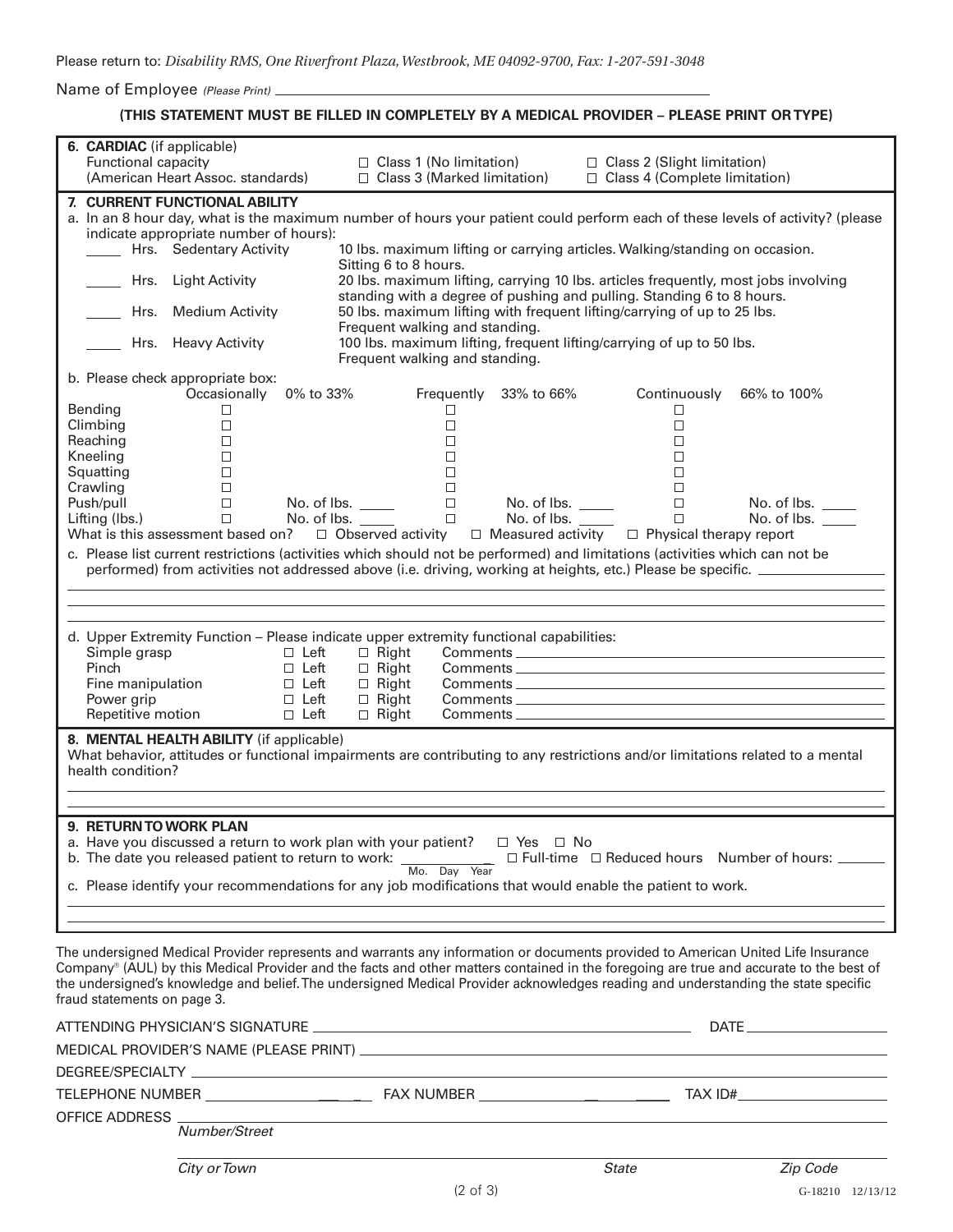Any person who knowingly presents a false or fraudulent claim for payment of a loss or benefit or knowingly presents false information in an application for insurance may be guilty of a crime and may be subject to fines and confinement in prison.

## *Alaska*

A person who knowingly and with intent to injure, defraud, or deceive an insurance company files a claim containing false, incomplete, or misleading information may be prosecuted under state law.

## *Arizona*

For your protection, Arizona law requires the following statement to appear on this form. Any person who knowingly presents a false or fraudulent claim for payment of a loss is subject to criminal and civil penalties.

## *California*

For your protection California law requires the following to appear on this form. Any person who knowingly presents false or fraudulent claim for the payment of a loss is guilty of a crime and may be subject to fines and confinement in state prison.

## *Colorado*

It is unlawful to knowingly provide false, incomplete or misleading facts or information to an insurance company for the purpose of defrauding or attempting to defraud the company. Penalties may include imprisonment or fines, denial of insurance and civil damages. Any insurance company or agent of an insurance company who knowingly provides false, incomplete or misleading facts or information to a policyholder or claimant for the purpose of defrauding or attempting to defraud the policyholder or claimant with regard to a settlement or award payable from insurance proceeds shall be reported to the Colorado Division of Insurance within the department of regulatory agencies.

## *Delaware, Idaho, Indiana, Oklahoma*

Any person who knowingly, and with intent to injure, defraud or deceive any insurer, makes any statement of claim for the proceeds of an insurance policy containing any false, incomplete or misleading information is guilty of a felony.

## *Florida*

Any person who knowingly and with intent to injure, defraud or deceive any insurer files a statement of claim or an application containing any false, incomplete, or misleading information is guilty of a felony of the third degree.

## *Kentucky*

Any person who knowingly and with intent to defraud any insurance company or other person files a statement of a claim or an application for insurance containing any materially false information or conceals, for the purpose of misleading, information concerning any fact material thereto commits a fraudulent insurance act, which is a crime.

## *Maine, Tennessee, Washington*

It is a crime to knowingly provide false, incomplete or misleading information to an insurance company for the purpose of defrauding the company. Penalties may include imprisonment, fines or a denial of insurance benefits.

## *Maryland, Rhode Island*

Any person who knowingly or willfully presents a false or fraudulent claim for payment of a loss or benefit or who knowingly or willfully presents false information in an application for insurance is guilty of a crime and may be subject to fines and confinement in prison.

## *Minnesota*

A person who files a claim with intent to defraud or helps commit a fraud against an insurer is guilty of a crime.

## *New Hampshire, Ohio*

Any person who, with a purpose to injure, defraud or deceive any insurance company, files a statement of claim containing any false, incomplete or misleading information is subject to prosecution and punishment for insurance fraud

## *New Jersey*

Any person who knowingly files a statement of claim containing any false or misleading information is subject to criminal and civil penalties.

## *Oregon*

Any person who makes an intentional misstatement that is material to the risk may be found guilty of insurance fraud by a court of law.

## *Pennsylvania*

Any person who knowingly and with intent to defraud any insurance company or any other person, files an application for insurance or statement of claim containing any materially false information, or conceals for the purpose of misleading information concerning any fact material thereto commits a fraudulent insurance act, which is a crime and subjects such a person to criminal and civil penalties.

## *Virginia*

It is a crime to knowingly provide false, incomplete or misleading information to an insurance company for the purpose of defrauding the company. Penalties include imprisonment, fines or a denial of insurance benefits.

## **PLEASE RETURN COMPLETED FORM TO YOUR PATIENT/THE EMPLOYEE**